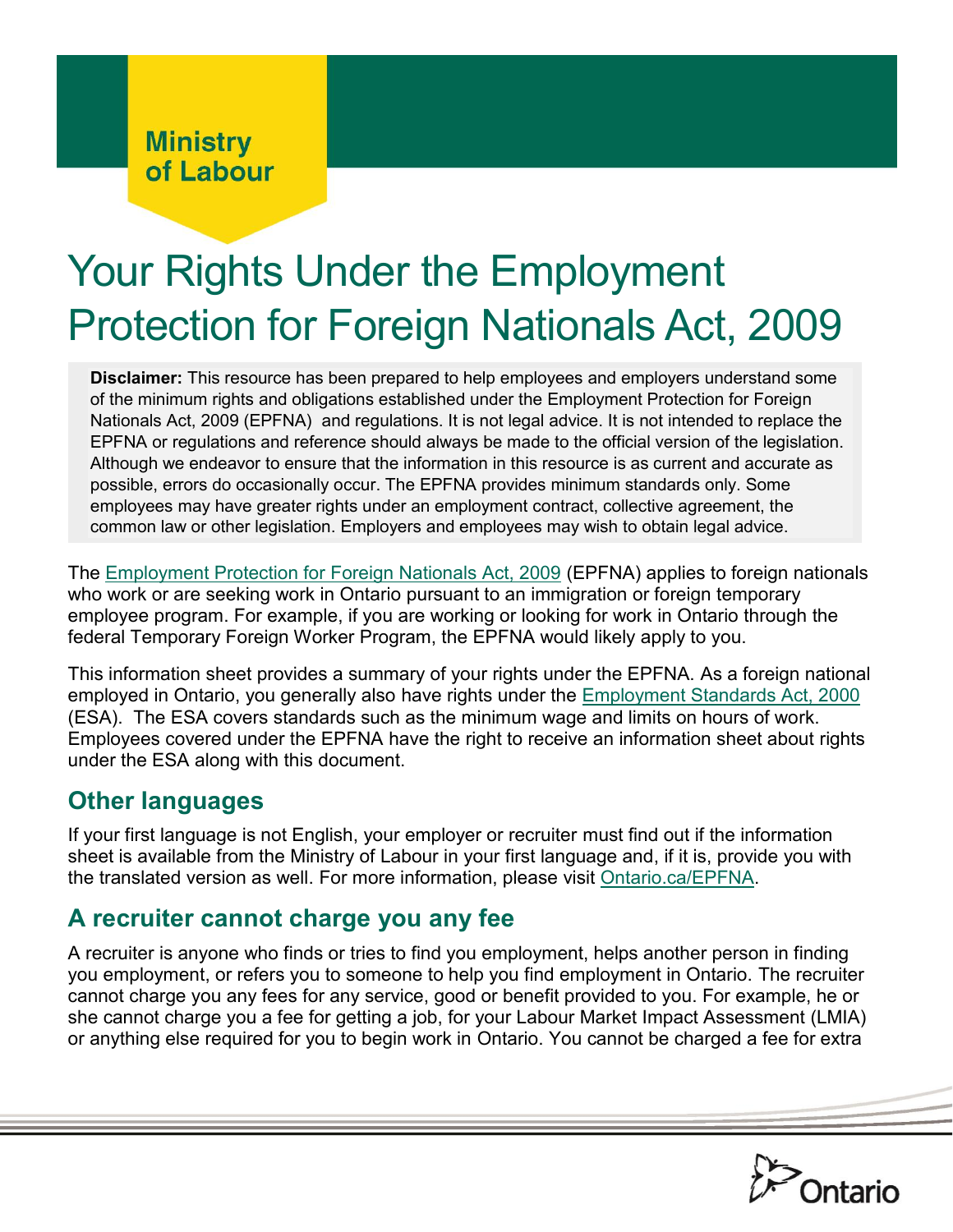services such as orientation, resume writing, interview preparation, or First Aid training sessions even if they are optional. In addition, no person working on behalf of a recruiter can collect any of these fees from you.

#### **Your employer cannot charge you for hiring costs (with limited exceptions)**

Generally, if your employer paid fees or had any other costs for hiring you, he or she cannot charge these costs to you and cannot deduct them from your wages. This includes costs for all the same work-related charges and fees that your recruiter is prohibited from charging you, such as for your LMIA. However, if you are employed under the federal government's "Seasonal Agricultural Worker Program" (SAWP), your employer can deduct the costs of air travel and the costs of work permits if these deductions are allowed under the SAWP employment contract.

#### **Your recruiter or employer cannot take your property**

Your recruiter, your employer, or a person acting on behalf of either, cannot take or hold onto your property for any reason. This includes documents such as your passport or work permit.

## **You cannot agree to give up your rights**

You cannot agree or sign a contract to give up any of your rights under the EPFNA with your recruiter, your employer, or someone acting for your recruiter or employer. Any such agreement is invalid. For example, if you sign a contract allowing a recruiter to charge you a recruitment fee, this agreement would be invalid.

#### **You cannot be punished for asking about or exercising your rights**

If you ask about your rights under the ESA or EPFNA or ask that you be given your rights, your recruiter, employer or any person acting on behalf of either, cannot punish you in any way, including by ending your employment.

Employers / recruiters are prohibited from penalizing ("reprising against") employees / foreign nationals *in any way* for:

- asking any person to comply with the *Employment Protection for Foreign Nationals Act, 2009,*
- asking questions about rights under the *Employment Protection for Foreign Nationals Act, 2009,*
- filing a complaint under the *Employment Protection for Foreign Nationals Act, 2009,*
- exercising or trying to exercise a right under the *Employment Protection for Foreign Nationals Act, 2009,* or
- giving information to an employment standards officer
- participating in a proceeding under the *Employment Protection for Foreign Nationals Act, 2009*